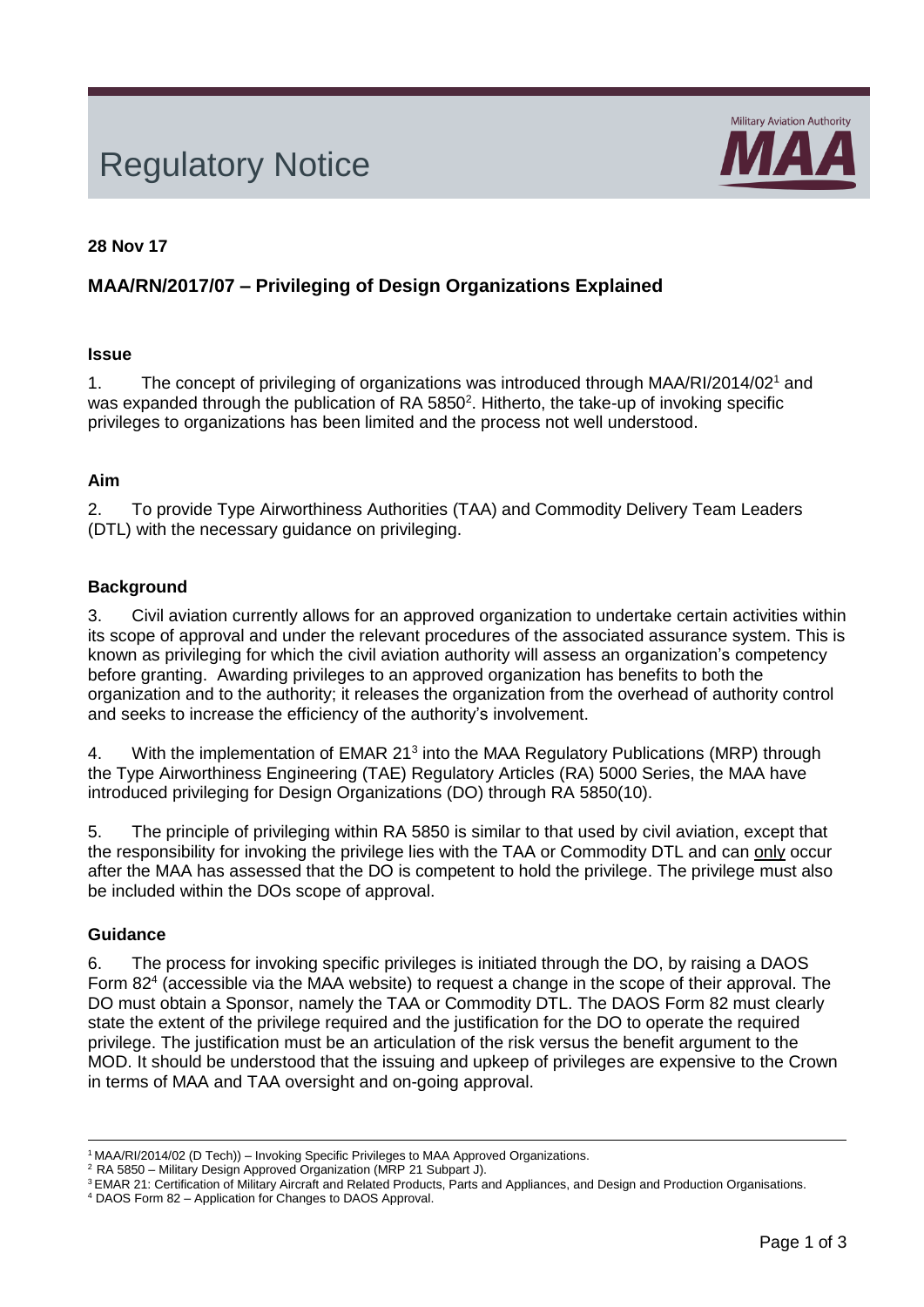7. By way of example, Annex A provides illustrative guidance on the scope of a specific privilege for a DO.

8. Following a satisfactory assessment by the MAA, the DO scope of approval will be amended and the Sponsor of the DAOS Form 82 informed. It is the responsibility of the Sponsor to invoke the privilege on the DO, not the MAA.

9. For the avoidance of doubt, the invoking of any privilege does not abrogate the TAA or Commodity DTL of their accountability in terms of airworthiness. Consequently, the privilege should only be invoked where circumstances dictate and should be predicated on a number of factors and considerations by the TAA. Examples of these considerations are: the level of platform maturity; the DO to TAA/Commodity DTL relationship and corresponding behaviours; DO performance; the risks associated with the proposed privilege and the predicted benefits to the MOD. Risk versus benefit to the MOD should be the overarching argument used by the TAA when sponsoring the privileging request.

10. Furthermore, once invoked, privileges require oversight from the Sponsor who must have the necessary internal processes in place. These processes should include appropriate individuals who are suitably qualified and experienced, and empowered to support the Sponsor to provide the required level of assurance. The DE&S Airworthiness Team will provide guidance on best practice for developing the internal assurance process, which should be in place prior to invoking the privilege.

11. It would be beneficial for the Sponsor to engage early with the MAA to provide guidance on whether the proposed privilege would be appropriate within the extant scope of approval and to establish that there is an appropriate interface between the Sponsor and the DO.

12. Whilst the Sponsor has the ability to revoke the operation of privilege, the MAA holds the ultimate sanction of limiting the scope of a DO's approval if it is deemed that either the TAA or Commodity DTL, or the DO is not fully compliant with the MRP. Third party assurance of the privileging activity will be part of MAA oversight.

# **Queries**

13. Any observations or requests for further guidance on the content of this RN should be submitted by email to [DSA-MAA-MRPEnquiries@mod.gov.uk.](mailto:DSA-MAA-MRPEnquiries@mod.gov.uk)

#### **MAA Head of Regulation & Certification**